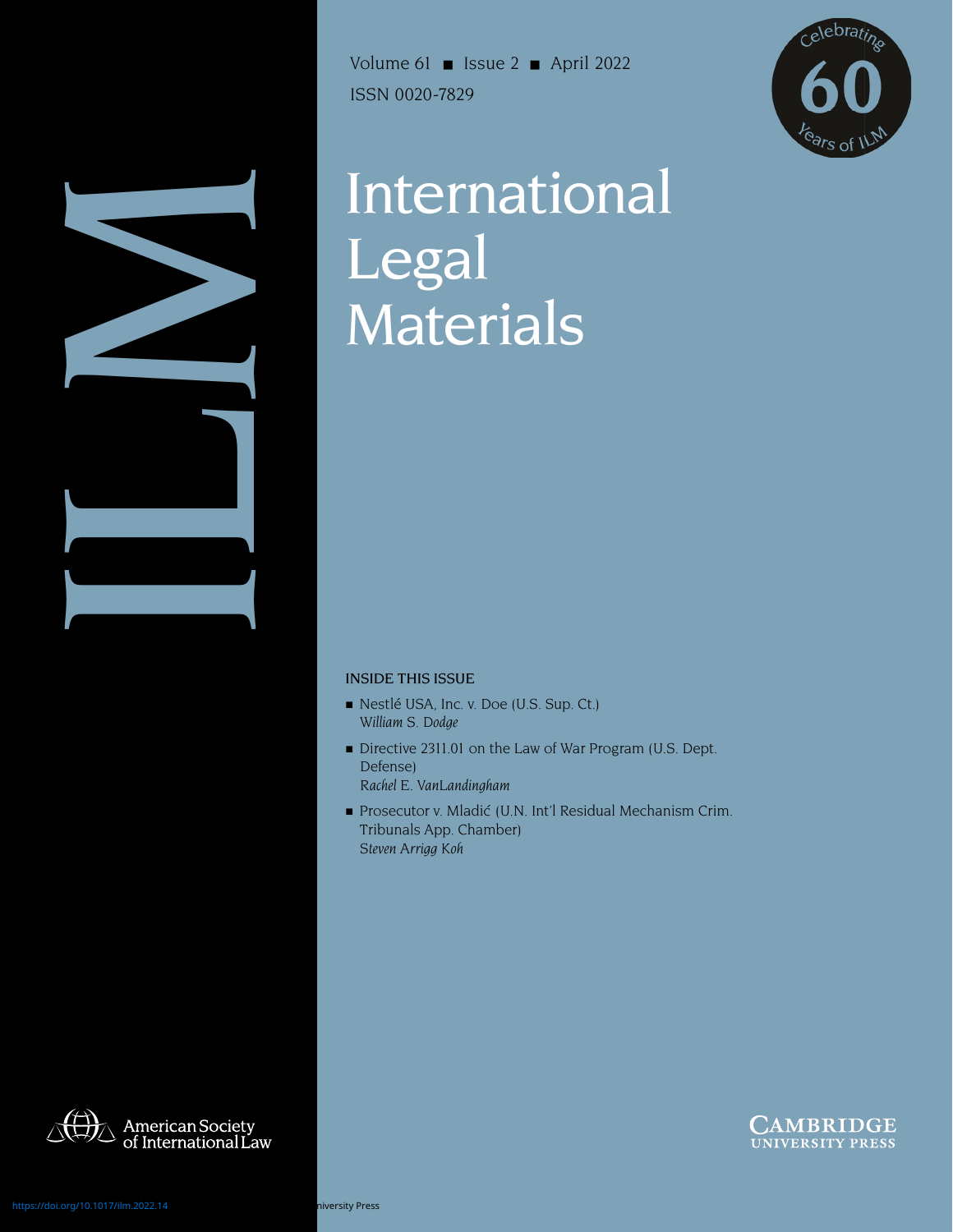#### STATEMENT OF EDITORIAL POLICY

International Legal Materials (ILM) is a publication of the American Society of International Law that reproduces texts of documents reflecting the broad scope and evolution of international law. The range of covered subjects has expanded from traditional topics such as international organizations, jurisdiction, and international trade to include developments in fields such as intellectual property, environmental law, nuclear non-proliferation, human rights, and international criminal law.

ILM serves as both a bi-monthly information service and a widely recognized archive of international law documents for a diverse, global community of legal scholars, government officials, private practitioners, and institutions with a common interest in international law. To meet the varied demands of such a readership, documents are selected from world-wide sources on the basis of their present and future legal significance.

 $ILM$  is prepared for publication in Washington, D.C., with the guidance of an Editorial Advisory Committee and the assistance of a team of Corresponding Editors around the world. In order to reproduce texts of selected documents under tight production schedules, the best available source is used, whether electronic or printed.

Readers are invited to send comments to:

Dr. Justine N. Stefanelli Attorney-Editor International Legal Materials 2223 Massachusetts Avenue, NW Washington, DC 20008-2864 Telephone: (202) 939-6012 jstefanelli@asil.org

#### THE AMERICAN SOCIETY OF INTERNATIONAL LAW

The American Society of International Law (ASIL) is a nonprofit, nonpartisan, educational membership organization founded in 1906 and chartered by Congress in 1950. Headquartered in Washington, D.C., its mission is "to foster the study of international law and to promote the establishment and maintenance of international relations on the basis of law and justice." ASIL holds Special Consultative Status with the Economic and Social Council of the United Nations and is a constituent society of the American Council of Learned Societies.

ASIL's 3,500 members come from more than one hundred nations with nearly 40 percent residing outside the United States. Its members include scholars, jurists, practitioners, government officials, leaders in international and nongovernmental organizations, students, and others interested in international law. Through its many publications, conferences, briefings, and educational events, ASIL seeks to serve the needs of its diverse membership and to advance understanding of international law among policymakers and the public.

ASIL is a volunteer-led organization governed by an elected Executive Council and administered by an executive director and professional staff.

> Become a Member asil.org/membership

Join one of the Society's Partner Programs and Receive Complimentary Ad Space in ILM asil.org/financial-support/sponsors-and-institutional-supporters

> Follow the Society on Twitter twitter.com/asilorg

Like us on Facebook facebook.com/AmericanSocietyofInternationalLaw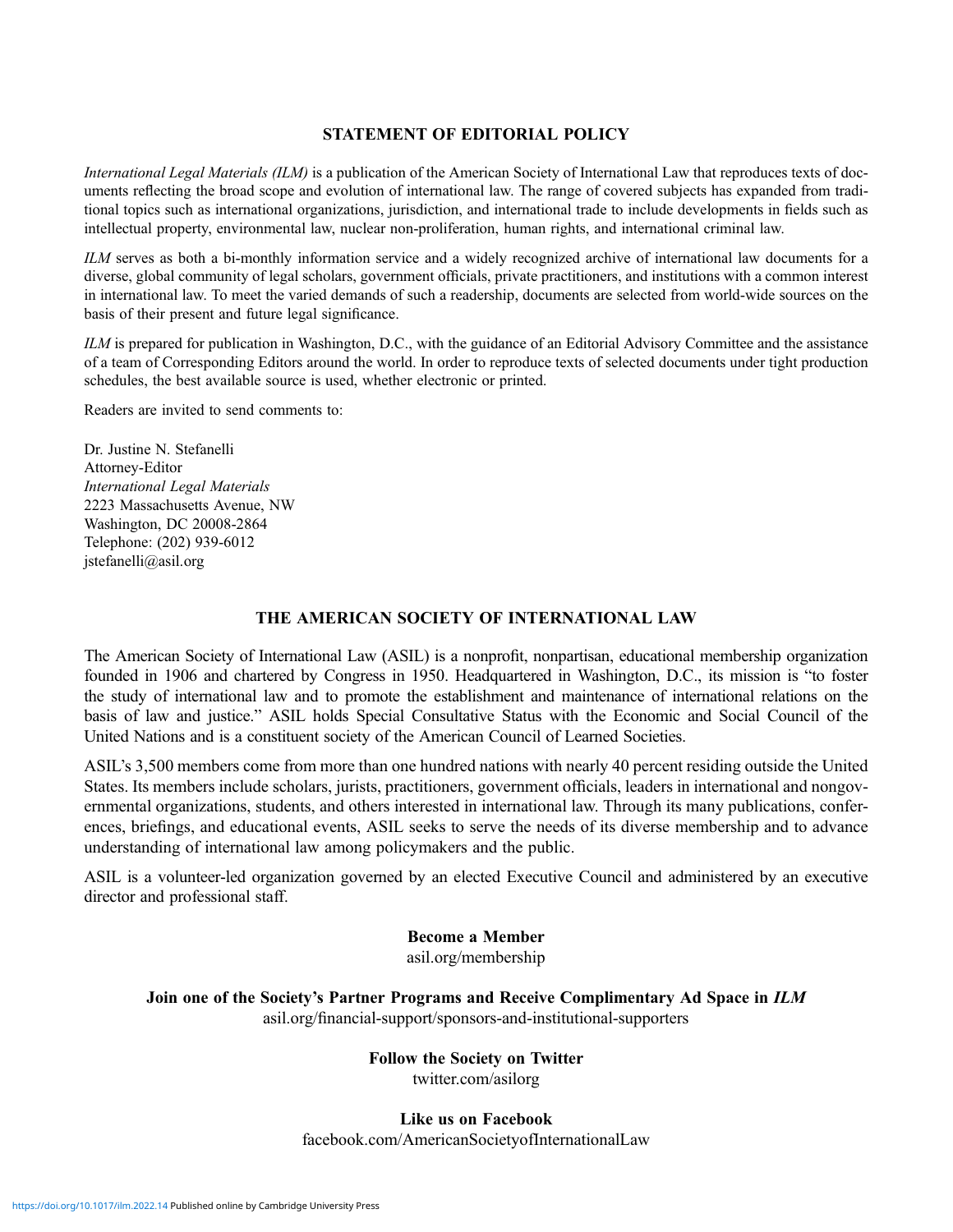#### JOURNAL INFORMATION

ILM (ISSN: 0020-7829) is published six times a year, every other month, in print and online by Cambridge University Press (One Liberty Plaza, 20th floor, New York, NY 10006) on behalf of the American Society of International Law. Periodicals postage rate paid at New York, NY, and at additional mailing offices. POSTMASTER: Send address changes in the USA, Canada, and Mexico to: International Legal Materials, Cambridge University Press, Journals Fulfillment Department, One Liberty Plaza, 20th floor, New York, NY 10006. Send address changes elsewhere to International Legal Materials, Cambridge University Press, Journals Fulfillment Department, UPH, Shaftesbury Road, Cambridge CB2 8BS, England. To reduce time between acceptance and publication, contributions may appear online as FirstView publications in advance of their scheduled publication in an issue. Discover the entire  $ILM$  back archive at cambridge.org/core/journals/ international-legal-materials/all-issues.

As a nonpartisan organization whose members hold a diversity of views, the Society refrains from taking positions on policy matters, except in accordance with the formal process set forth in the ASIL Constitution and Regulations. Views expressed do not necessarily represent the views of the Editorial Advisory Committee or the Society.

#### Subscriptions

The electronic version of  $ILM$  is available to all members of the American Society of International Law by logging in to the ASIL website www.asil.org. Print copies are available to members for an additional fee. To subscribe as a nonmember or recommend a subscription to your librarian go to cambridge.org/core/journals/international-legal-materials/subscribe.

#### Submission of Material

Primary material included in each issue of ILM is carefully chosen by the ILM Editorial Advisory Committee. Authors are solicited to write an Introductory Note to preface each document. The ILM editorial office welcomes efforts to bring suitable primary material to their attention. Those submitting material will be notified of the acceptance of their document for publication. Full instructions on how to submit primary material can be found at cambridge.org/core/journals/international-legal-materials/information/instructions-contributors

#### Claims and Address Updates

subscriptions  $newyork@cambridge.org$  (in the USA, Canada and Mexico) journals@cambridge.org (elsewhere)

#### Copyright and Permissions

cambridge.org/about-us/rights-permissions

### To Advertise in ILM

ad sales@cambridge.org

#### Abstracting and Indexing Services

cambridge.org/core/journals/international-legal-materials/information/abstracting-indexing-services

#### For Other ASIL Publications www.asil.org

Proper Citation ILM shall be cited according to the following example: 61 ILM 12 (2022)

#### International Law in Brief

The Attorney-Editor of International Legal Materials also edits the blog International Law in Brief, which contains objective abstracts of recently released documents pertinent to international law. Documents abstracted in International Law in Brief are later considered for reproduction in ILM. To view International Law in Brief, please visit www.asil.org/ilib.

> ISSN: 0020-7829 E-ISSN: 1930-6571 © American Society of International Law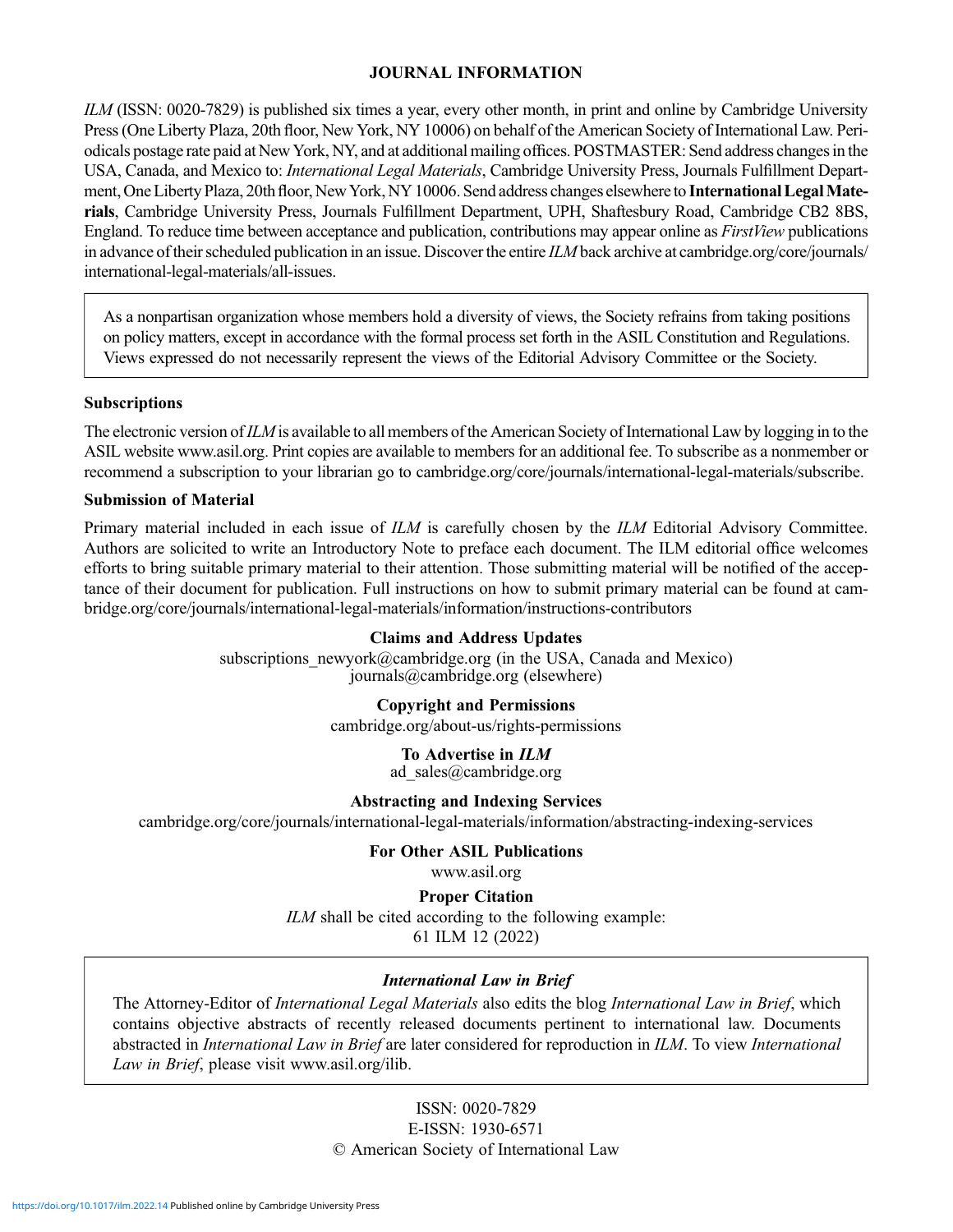#### Attorney-Editor

#### Justine N. Stefanelli

#### Editorial Advisory Committee

Mark Agrast, Chair Andrew Boyle Lee M. Caplan Christina M. Cerna Uché Ewelukwa Ofodile

Sarah Freuden Paul Herrup Nikoleta Paraskevi Chalanouli Salim S. Sleiman Peter Tzeng

#### Mairée Uran Bidegain Jeremy M. Weinberg Thomas Weatherall

#### ILM Corresponding Editors

Philip C. Aka (Int'l Hum. Rts. L.) Valentina Azarova (Int'l Humanitarian L.) Chloe Baldwin (Int'l Arb., Int'l Disp. Res.) Paolo Bargiacchi (Pub. Int'l L., EU L.) Ronald Brand (Priv. Int'l L., Int'l Econ. L.) Gian Luca Burci (Int'l Health L.) Alice de Jonge (Asian L., In'l Bus. L.) Constance de la Vega (Int'l Hum. Rts. L., Int'l L. Dom. Cts.) Kabir Duggal (Pub. Int'l L., Int'l Arb.) Alison Dundes Renteln (Pub. Int'l L.) Richard I. Fine (Pub. Int'l L., Anti-Corruption) Maria Gavouneli (LOS) Thomas D. Grant (Pub. Int'l L.) Kevin R. Gray (Int'l Trade, Int'l Env. L.) Eckhard Hellbeck (Int'l Disp. Res., Pub. Int'l L.) Jean-Marie Henckaerts (Int'l Humanitarian L.) Maria Angela Jardim de Santa Cruz Oliveira (Int'l Disp. Res., Int'l Trade) Scott T. Johnson (Int'l Crim. L., Extradition) Jorge Kamine (Int'l Inv. and Fin.) Michael Kelly (Pub. Int'l L., Int'l Crim. L.) Nathaniel Khng (Int'l Inv. Arb.) Theodore P. Kill (Int'l Disp. Res.) Kenneth Klein (Int'l Tax'n) Riikka Koskenmäki (Pub. Int'l L., Int'l Orgs.) Artur Kozłowski (Pub. Int'l L.) Yarik Kryvoi (Int'l Arb., Russia) Rts. L.)

Vicheka Lay (Int'l Inv.) Ben Love (Pub. Int'l L., Int'l Arb.) Julie B. Martin (Int'l Crim. L., Int'l Hum. Rts. L.) Charbel Moarbes (Int'l Arb., Int'l Inv.) Hilly Moodrick-Even Khen (Int'l Humanitarian L., Int'l Hum. Jason Morgan-Foster (ICJ, Int'l Hum. Rts. L.) Boldizsár Nagy (Int'l Refugee L.) Marko S. Novakovic (Int'l Admin. L.) Aubin Nzaou-Kongo (Pub. Int'l L., African Union) Erin Louise Palmer (Int'l Hum. Rts. L.) Jason Scott Palmer (Int'l Litig., Int'l Arb.) Rafael A. Porrata-Doria (EU L., Int'l Com. L.) Gustavo Ribeiro (Int'l Econ. L.) Christopher M. Ryan (Int'l Arb., Int'l Inv. L.) Ewa Sałkiewicz-Munnerlyn (Peaceful Disp. Settlement, I.C.J., Atrocity Prevention, EU) Richard F. Scott (Int'l Energy L., Int'l Orgs.) William Slomanson (Pub. Int'l L.) Frédéric G. Sourgens (Int'l Disp. Res.) Tom Syring (Int'l Humanitarian L., Int'l Refugee L.) Patricia Vella de Fremeaux (Mallia) (LOS, Maritime Sec., Maritime Mig.) Anatoly Vlasov (Int'l Crim. L., Int'l Hum. Rts. L.) Rebecca M. Wallace (Int'l Hum. Rts. L., Int'l Refugee L.) Todd Weiler (Int'l Econ. L., Int'l Arb.) Simon N.M. Young (Int'l Hum. Rts. L.)